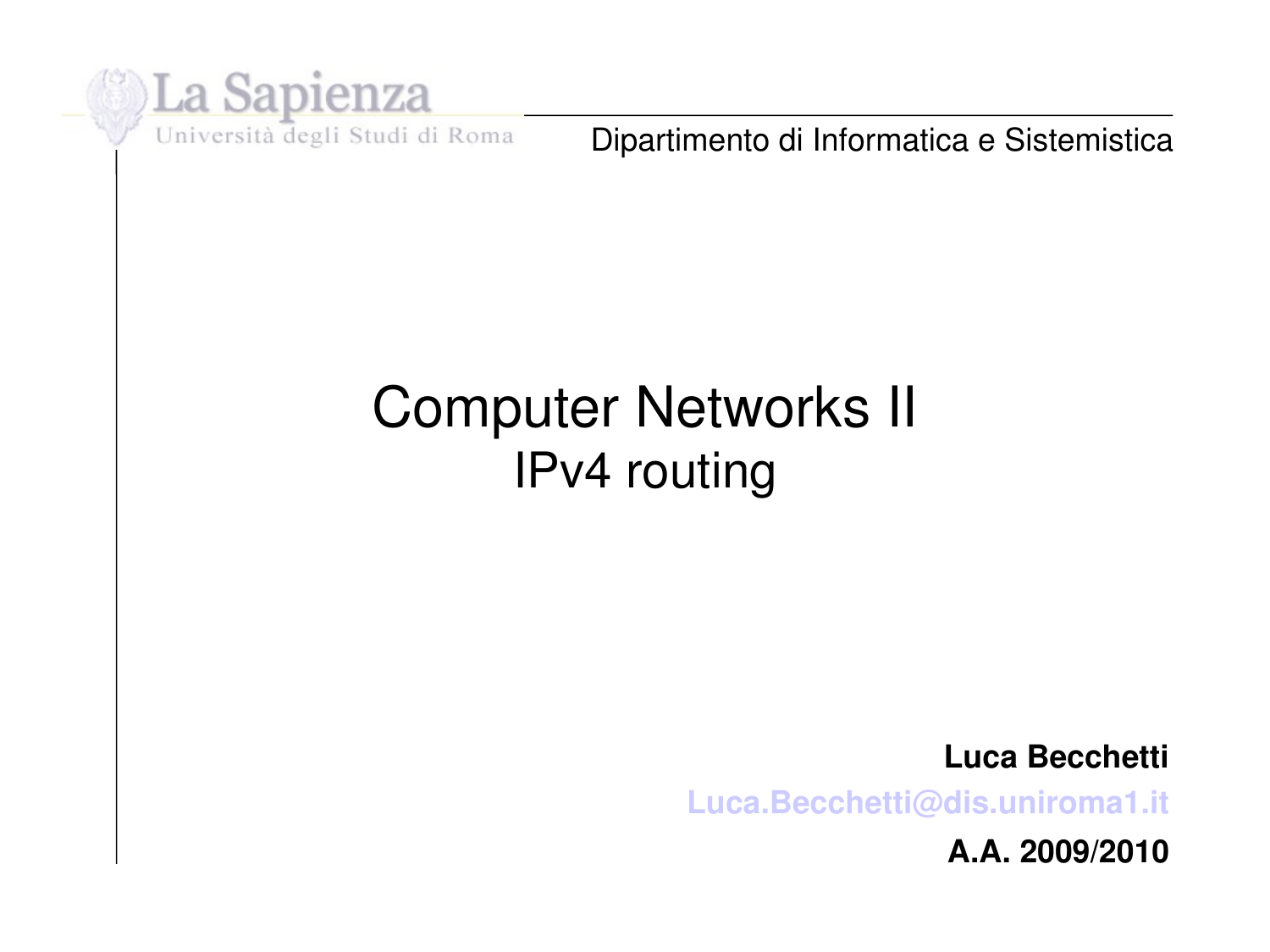### NEXT WEEK...

- 2 exercise classes on topics covered so far
- Please review
	- Basics
	- IP/TCP/UDP
	- Addressing, ARP etc.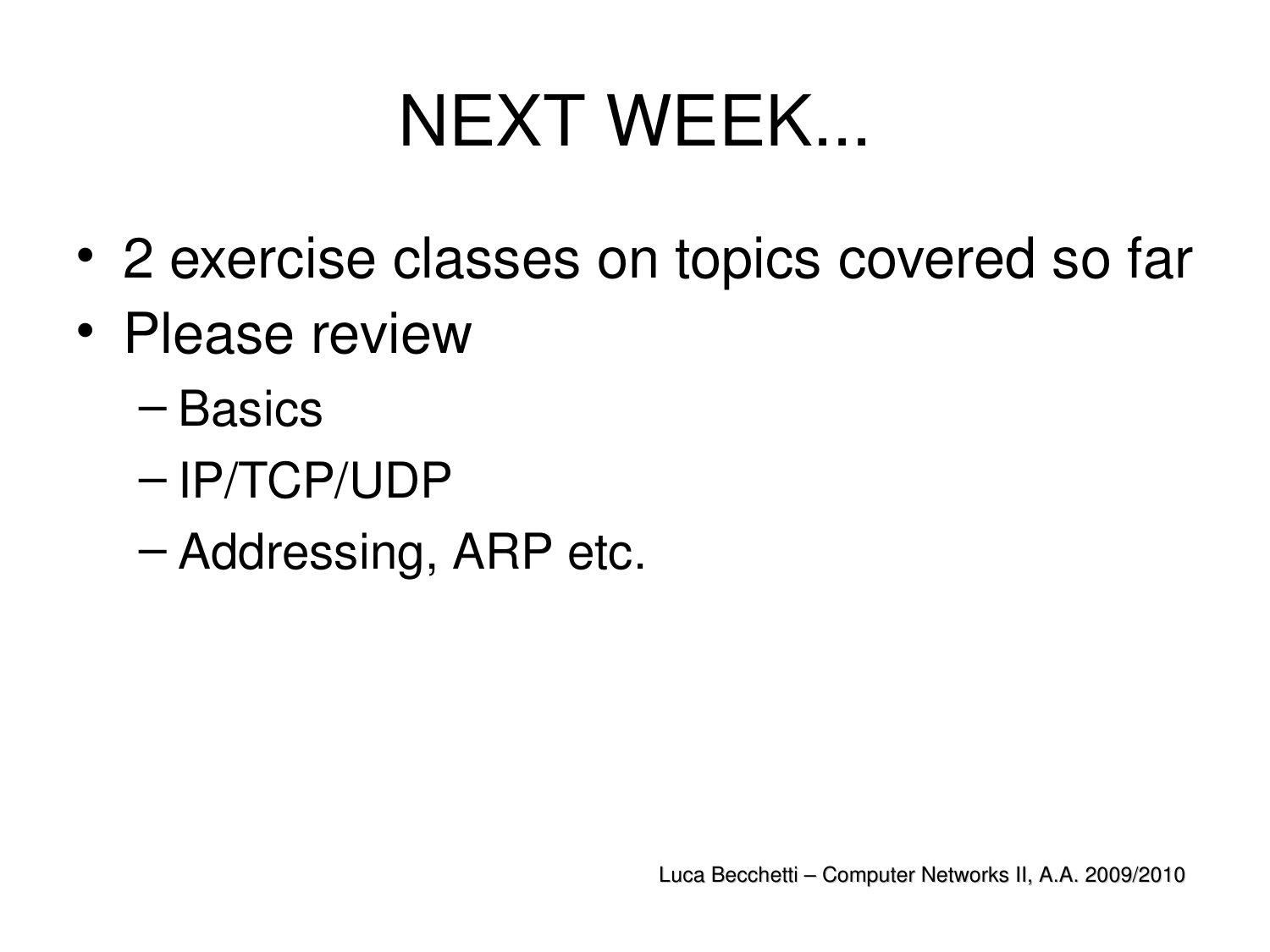# Routing

- The path traversed by an IP datagram consists of subnetworks interconnected by routers
- An IP datagram is interpreted by a subnet as a Service Data Unit (SDU)
- A subnet delivers each SDU to the next router on the path towards destination or to the destination itself **using its own protocol mechanisms**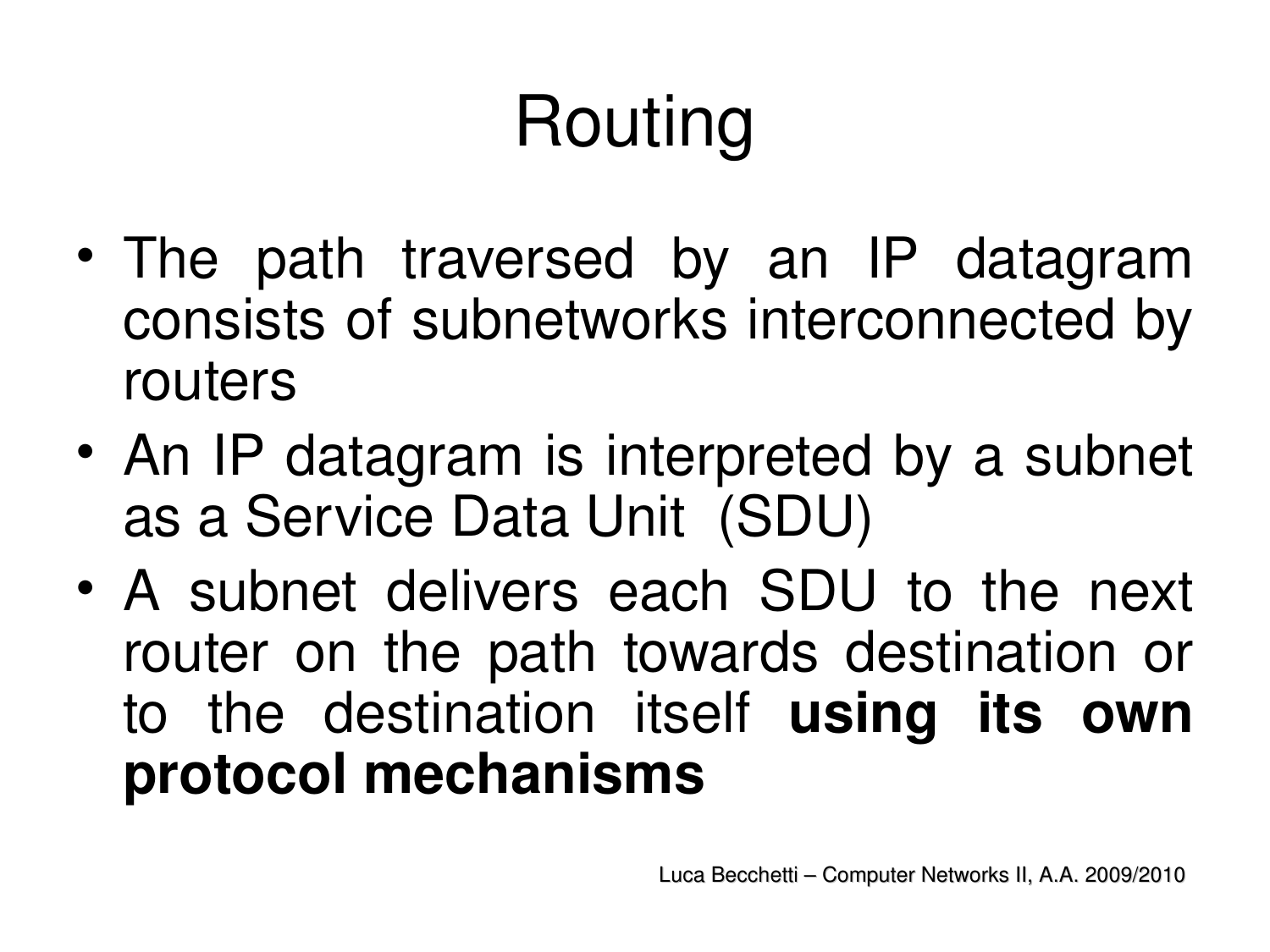# Routing/cont.

- Two types
	- direct
	- indirect
- Direct routing
	- Destination host belongs to same subnetwork as sender (be it a host or a router)
- Indirect routing
	- Destination host belongs to different subnetwork than that to which sender belongs (be it a host or a router)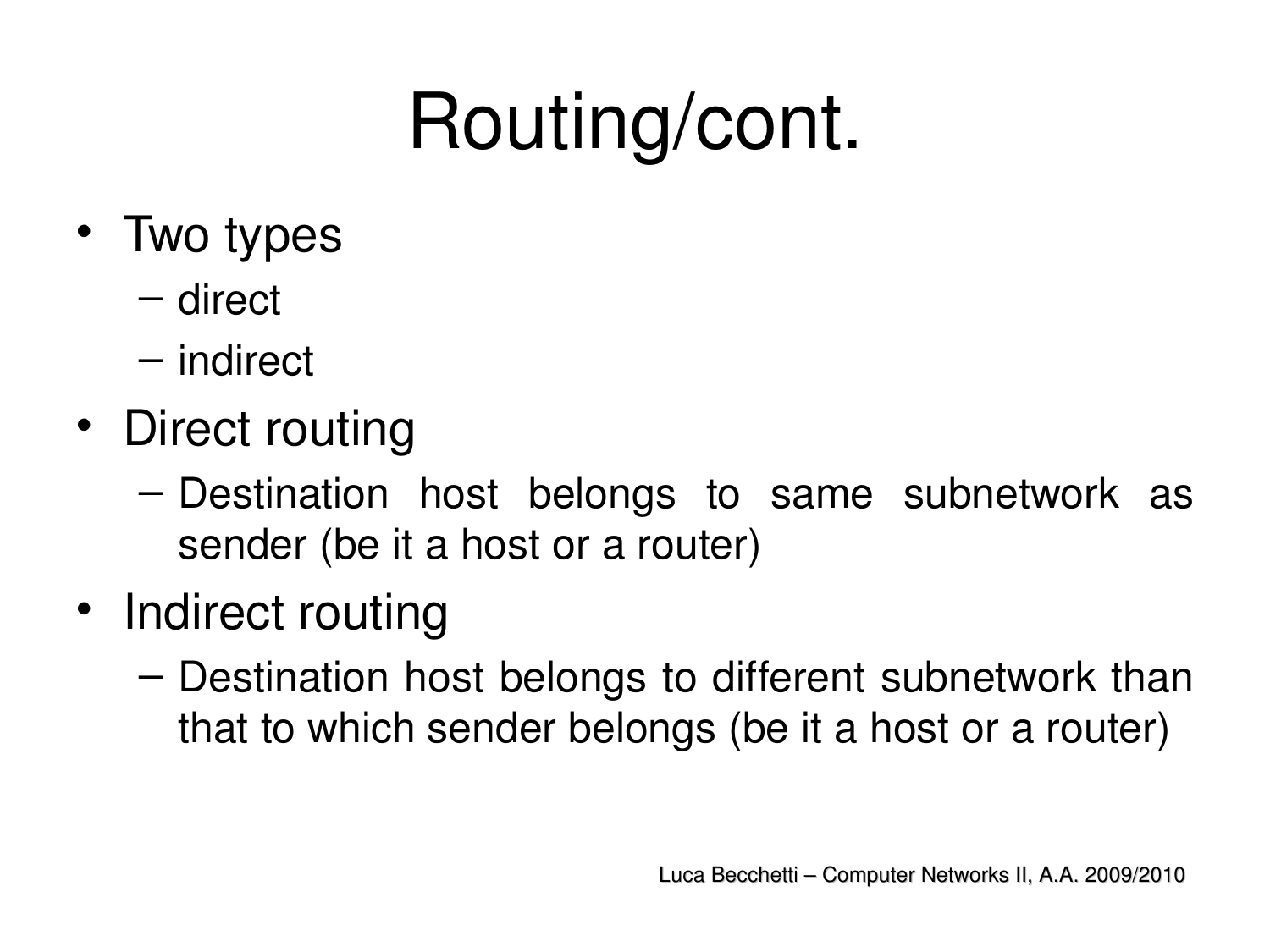# Direct routing

- No intermediate routers involved
- Need IP -> physical address translation (e.g., MAC address)
- IP datagram encapsulated into subnetdependent layer 2 data unit, which is relayed directly to destination host
- Forwarding within subnet uses subnet specific mechanisms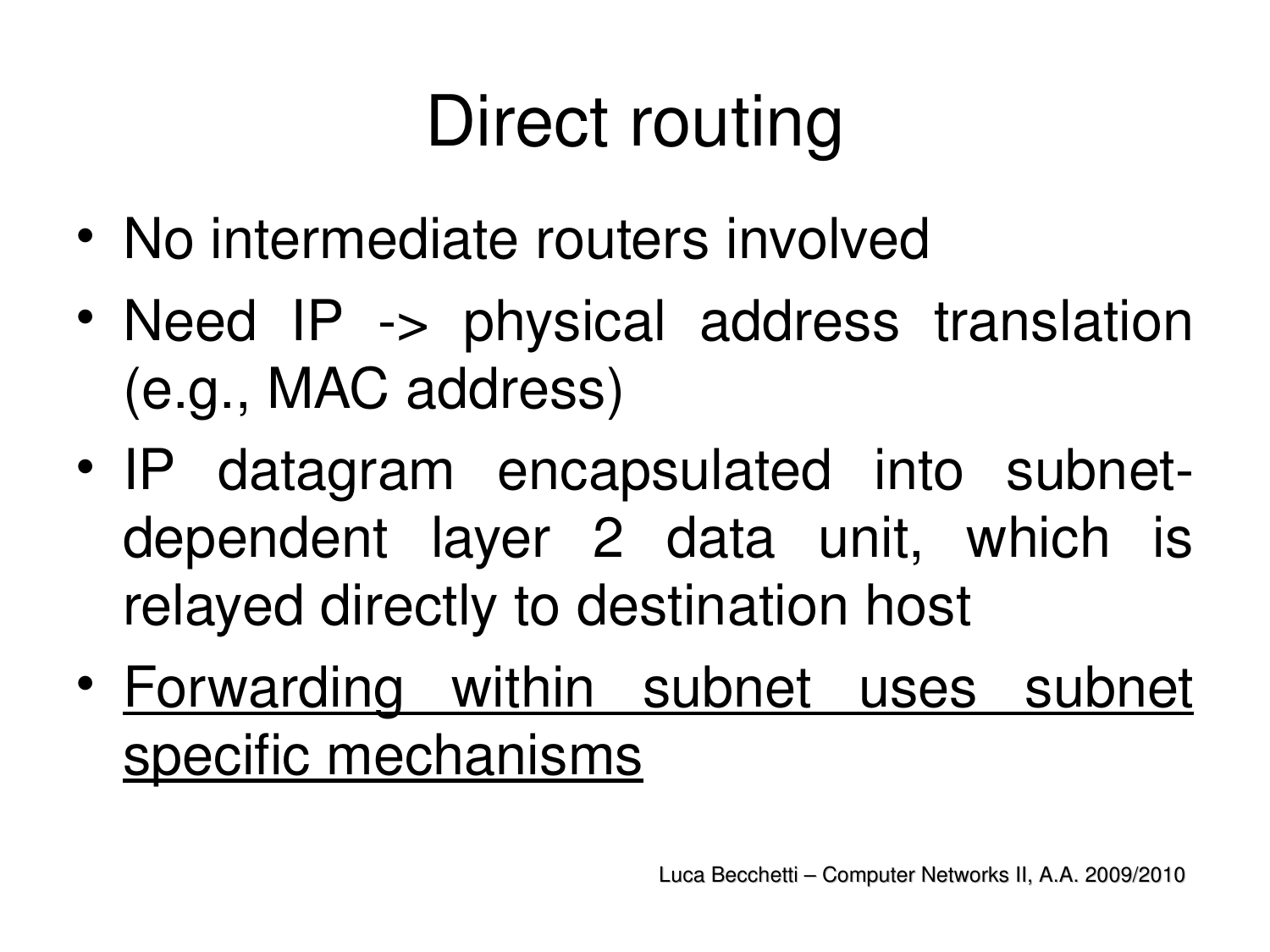## Indirect routing

- Host identifies next router on path to destination
	- Physical address of router's interface required (ARP protocol)
- Router analyzes received IP datagram and identifies next router on path towards destination
	- Datagram forwarding to next hop router occurs according to specific mechanisms of traversed subnet
- Process iterated until destination subnet is reached
	- Direct routing used in destination subnet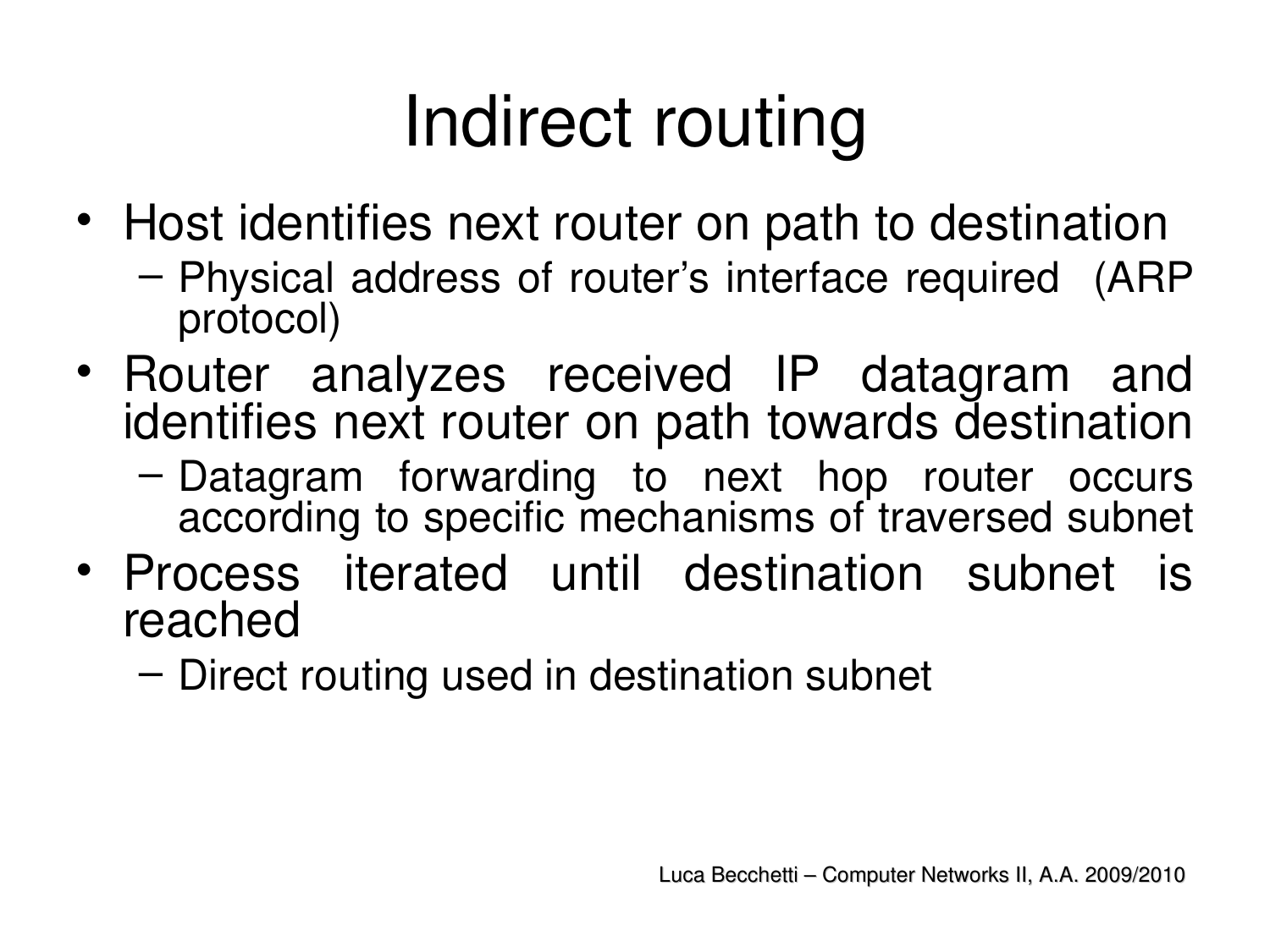# Routing table

- Next hop router chosen according to Routing Table (RT) Every host/router contains an RT
- Every RT entry contains
	- Destination IP address/prefix (host address or network address)
	- Address of next hop router on path towards destination network
	- Identifier of physical output interface to next hop
- A router does not know full path towards destination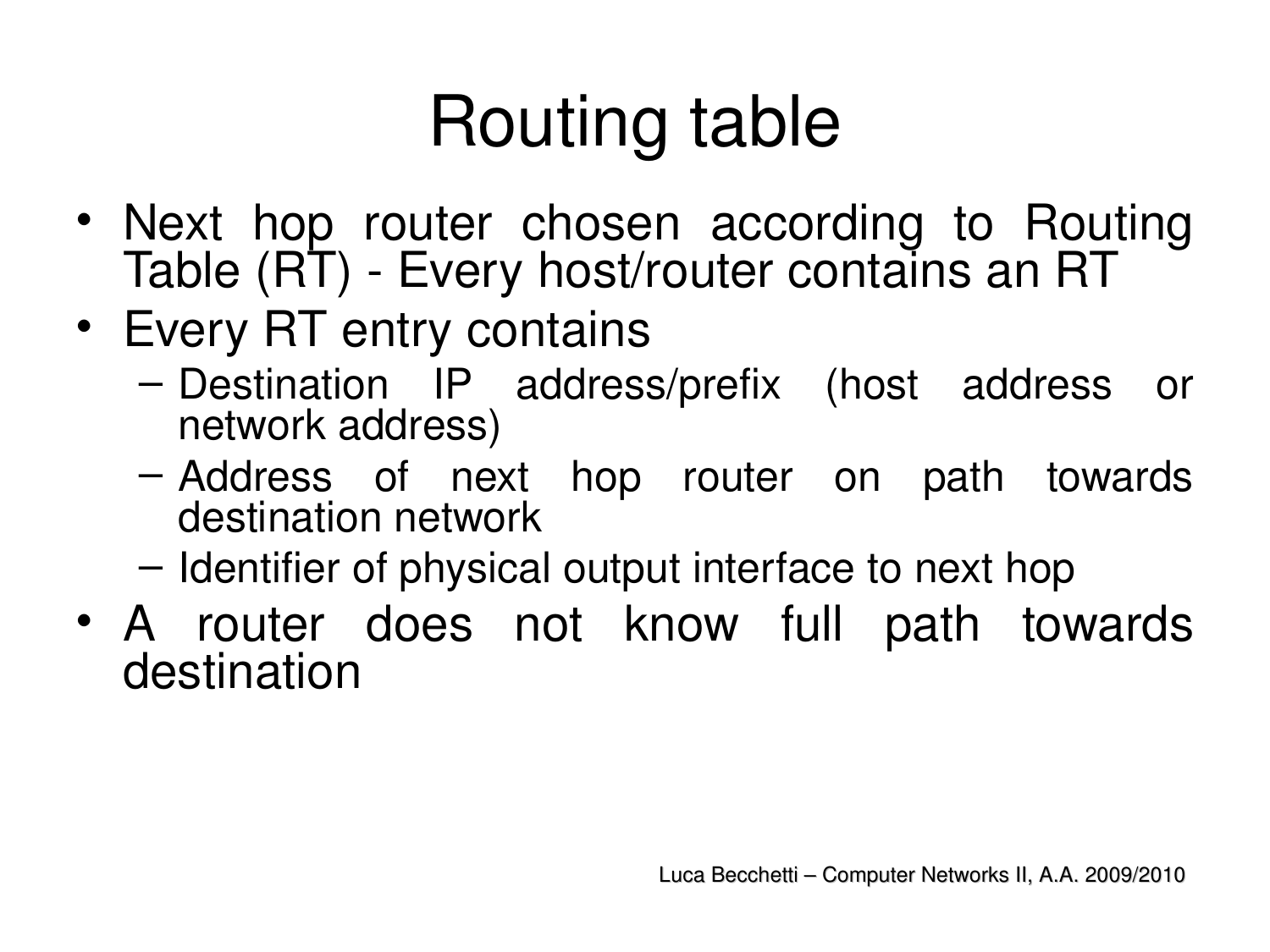### Routing table/cont.

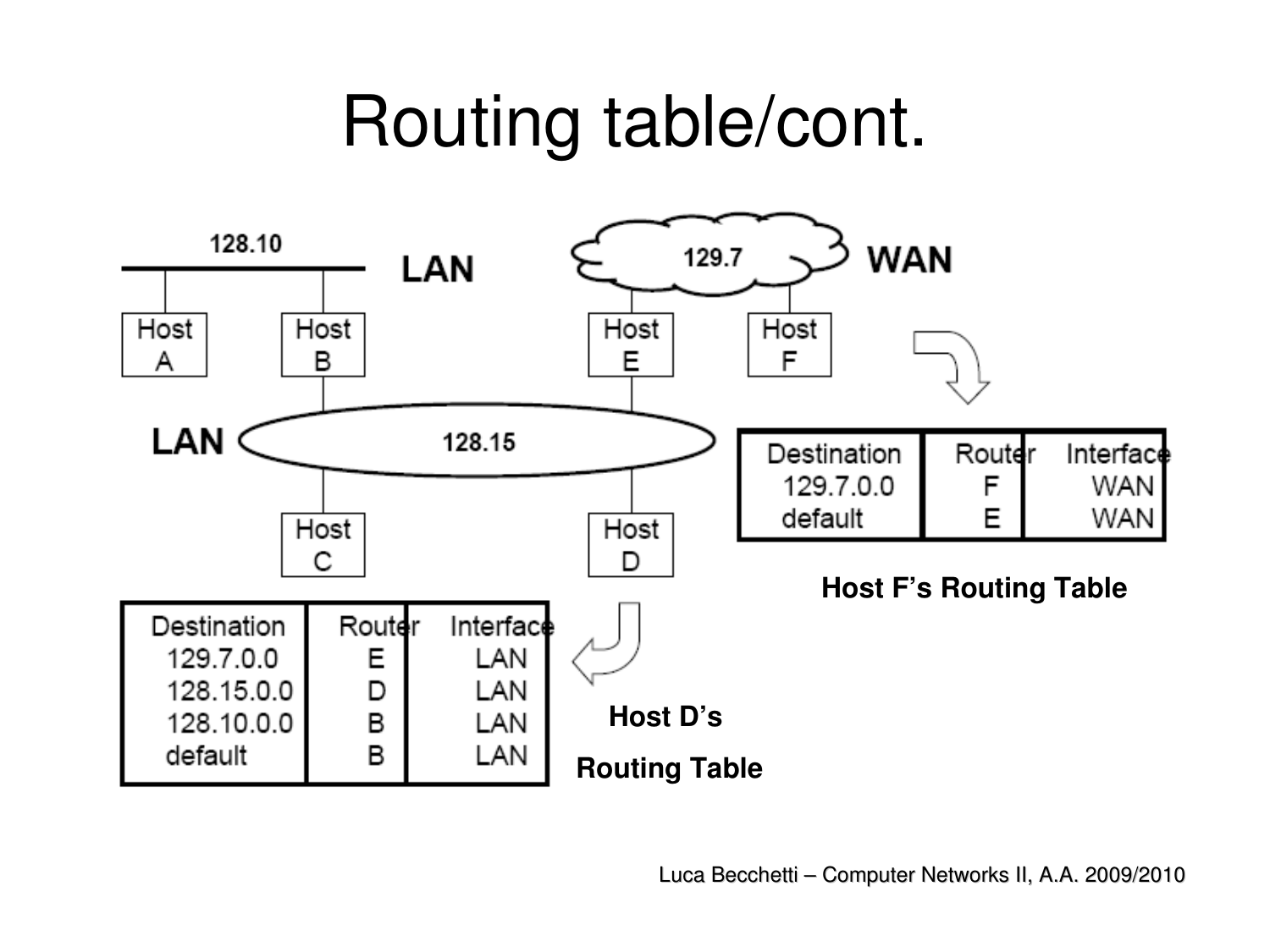## Routing table/cont.

- When forwarding a datagram, a router performs the following steps:
	- Look for an entry corresponding to complete IP destination address in datagram header
	- Look for entry corresponding to network address apply "longest prefix matching" rule
	- Look for "default router" (default next hop)
- If none of steps above succeeds "undeliverable datagram"
	- Datagram dropped
	- ICMP "host unreachable" message to sender
- Default router used
	- By small hosts, which may not possess a full-fledged RT they send to default router any packets whose destination does not belong to local network [e.g., Home LAN with ADSL router]
	- By routers/hosts with RT not covering all possible destinations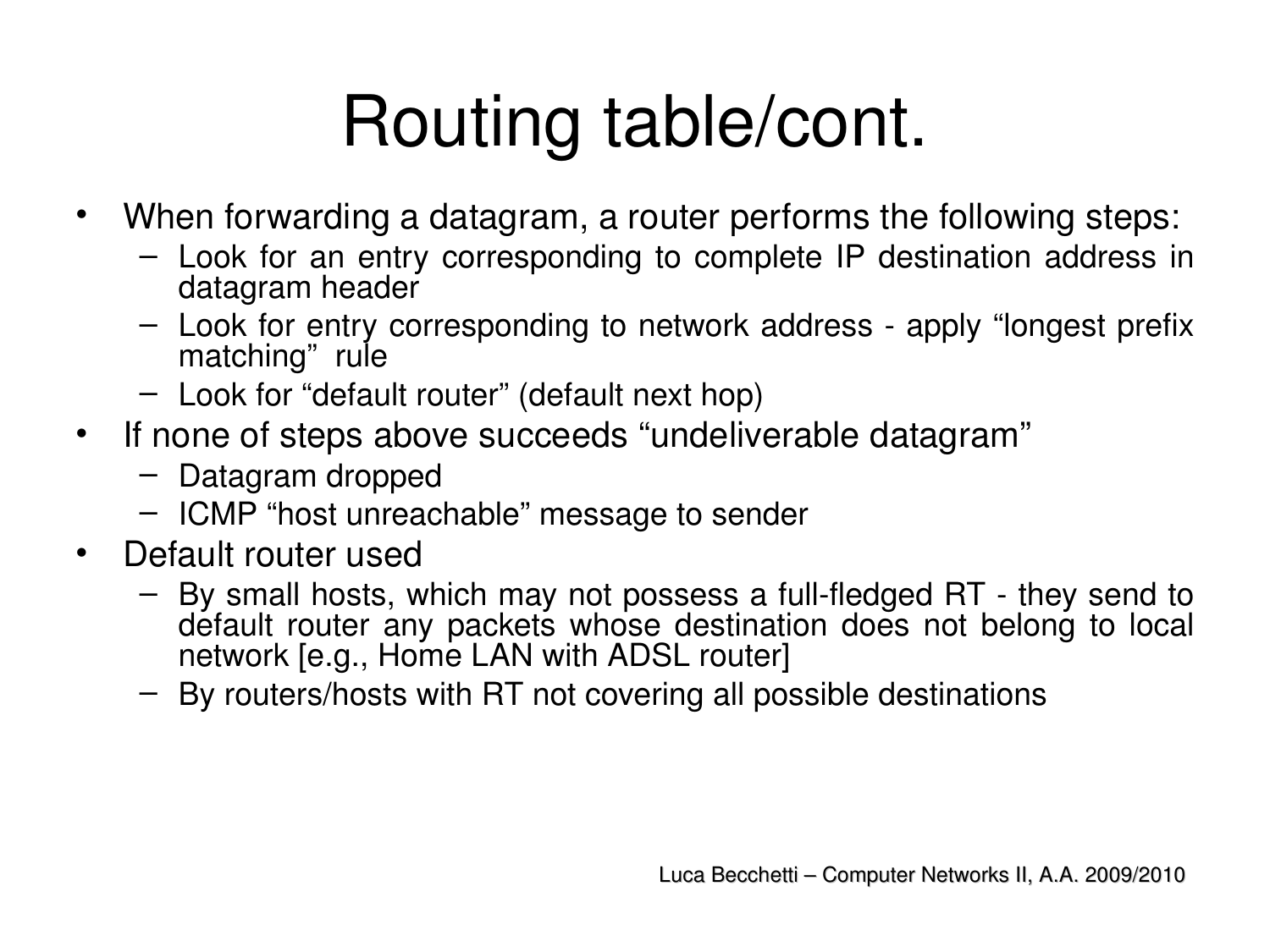### Routing table/cont.



| Routing Table di R2 |                       |
|---------------------|-----------------------|
| Net_Id              | Router Id             |
| 10.0.0              | 20.0.0.1              |
| 20.0.0              | Instradamento diretto |
| 30.0.0              | Instradamento diretto |
| 40.0.0              | 30.0.0.6              |
| 50.0.0              | Instradamento diretto |
| 60.0.0              | Instradamento diretto |

| .      |                       |
|--------|-----------------------|
| Net Id | Router Id             |
| 10.0.0 | 30.0.0.7              |
| 20.0.0 | 30.0.0.7              |
| 30.0.0 | Instradamento diretto |
| 40.0.0 | Instradamento diretto |
| 50.0.0 | 30.0.0.7              |
| 60.0.0 | 40.0.0.9              |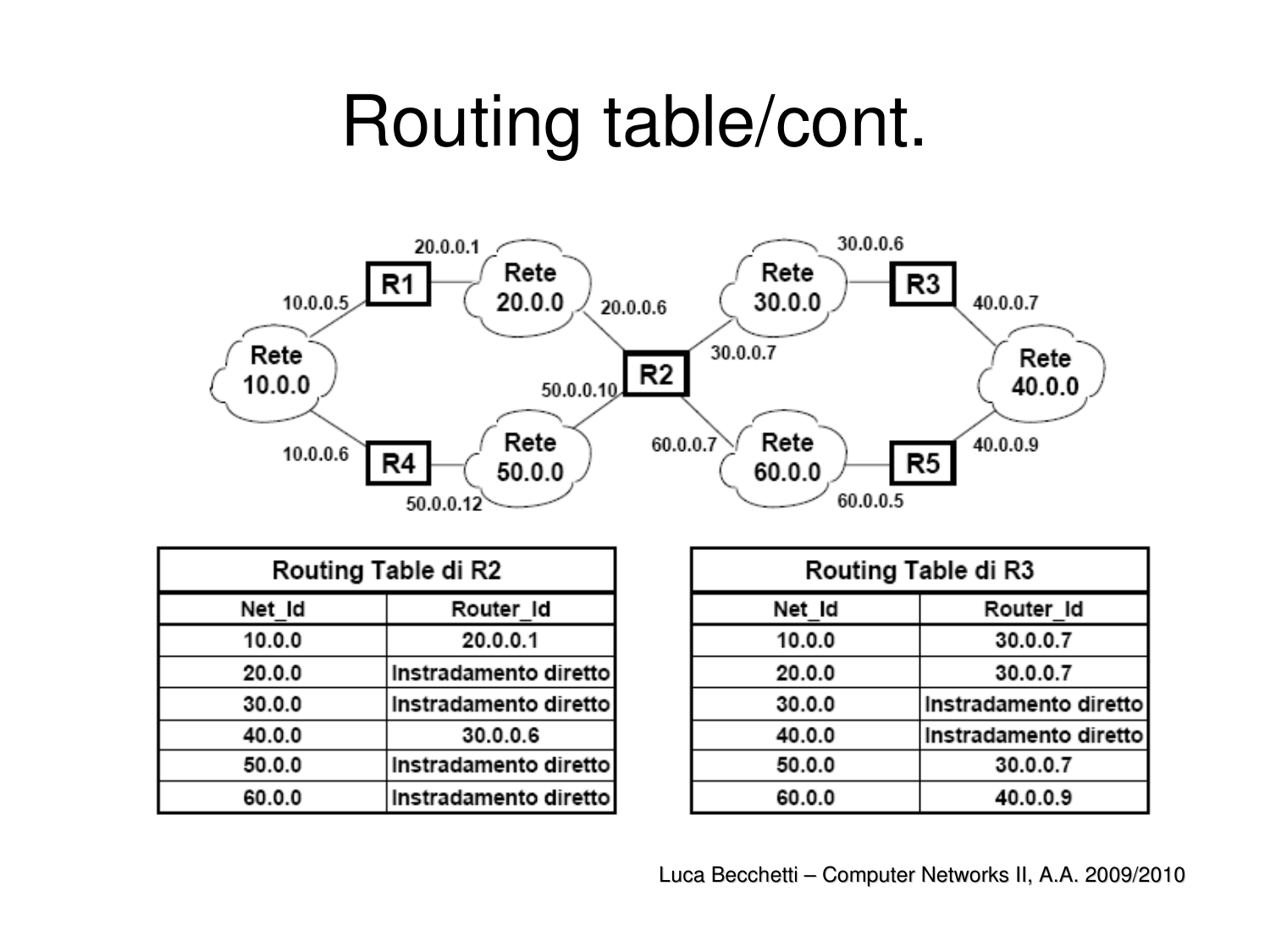# Routing function

- It is the function of forwarding IP datagrams towards destination network
- Every link in the network has an associated cost *(metric)*. Metric can be:
	- Same for all links
	- Inversely proportional to link's bandwidth
	- Proportional to current link's congestion
	- Proportional to cost (however defined) of using link
	- Infinite if link broken
- **Source destination route chosen as shortest**  source-destination path

Luca Becchetti – Computer Networks II, A.A. 2009/2010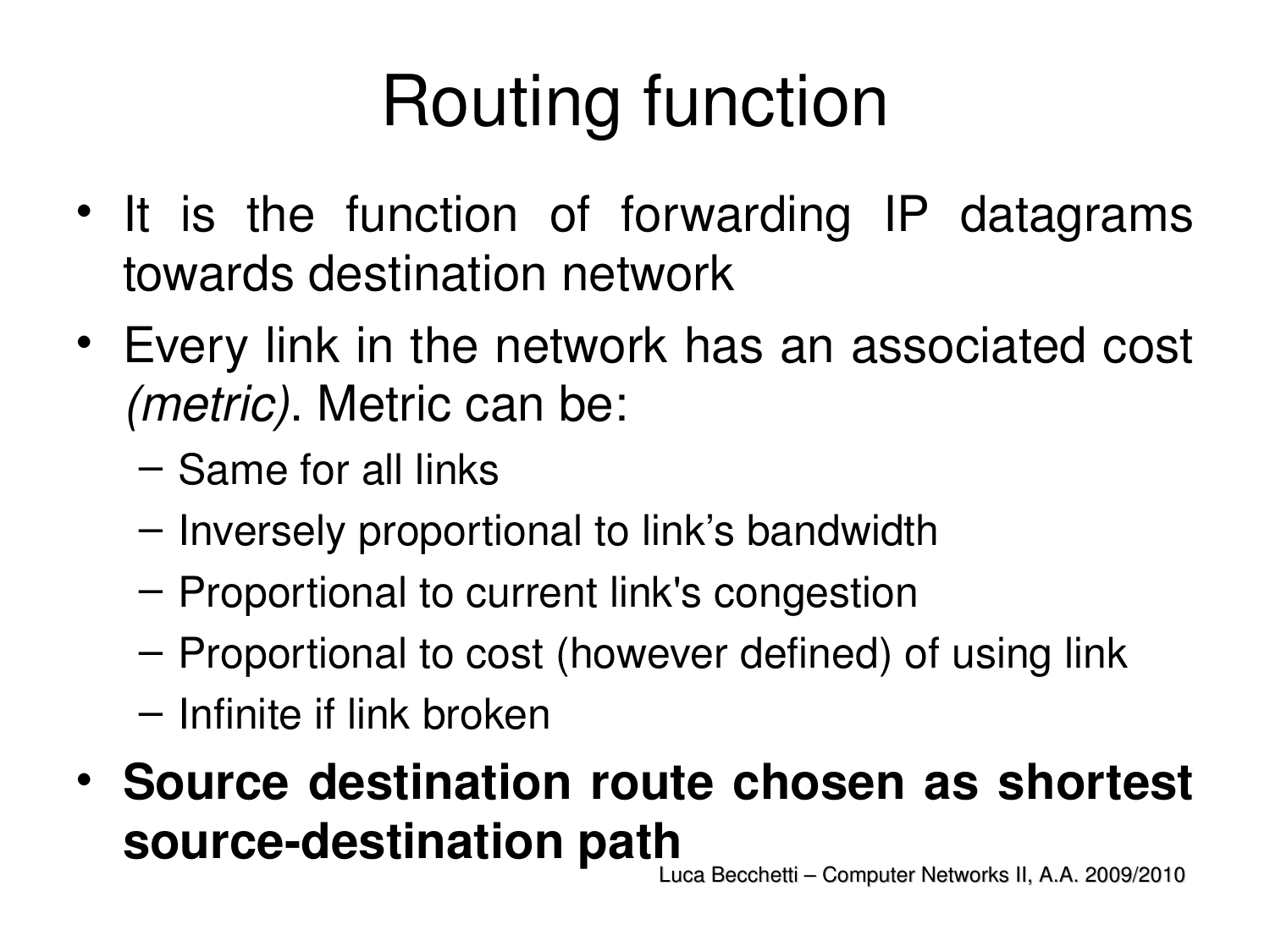# Routing function/cont.

- Choice of shortest route dynamic
	- Internet topology changes over time
	- Some routes can become unavailable due to link failures
- Dynamic routing strategy
	- More complex than static routing
	- More information exchange among network nodes required - further overhead for network
		- Control traffic increases with routing algorithm's adaptivity
		- Risks of routing oscillations (highly rapid adaptation) or ineffectivity (slow response to changes)
		- Luca Becchetti Computer Networks II, A.A. 2009/2010 • Possible side effects (e.g., loops, flooding)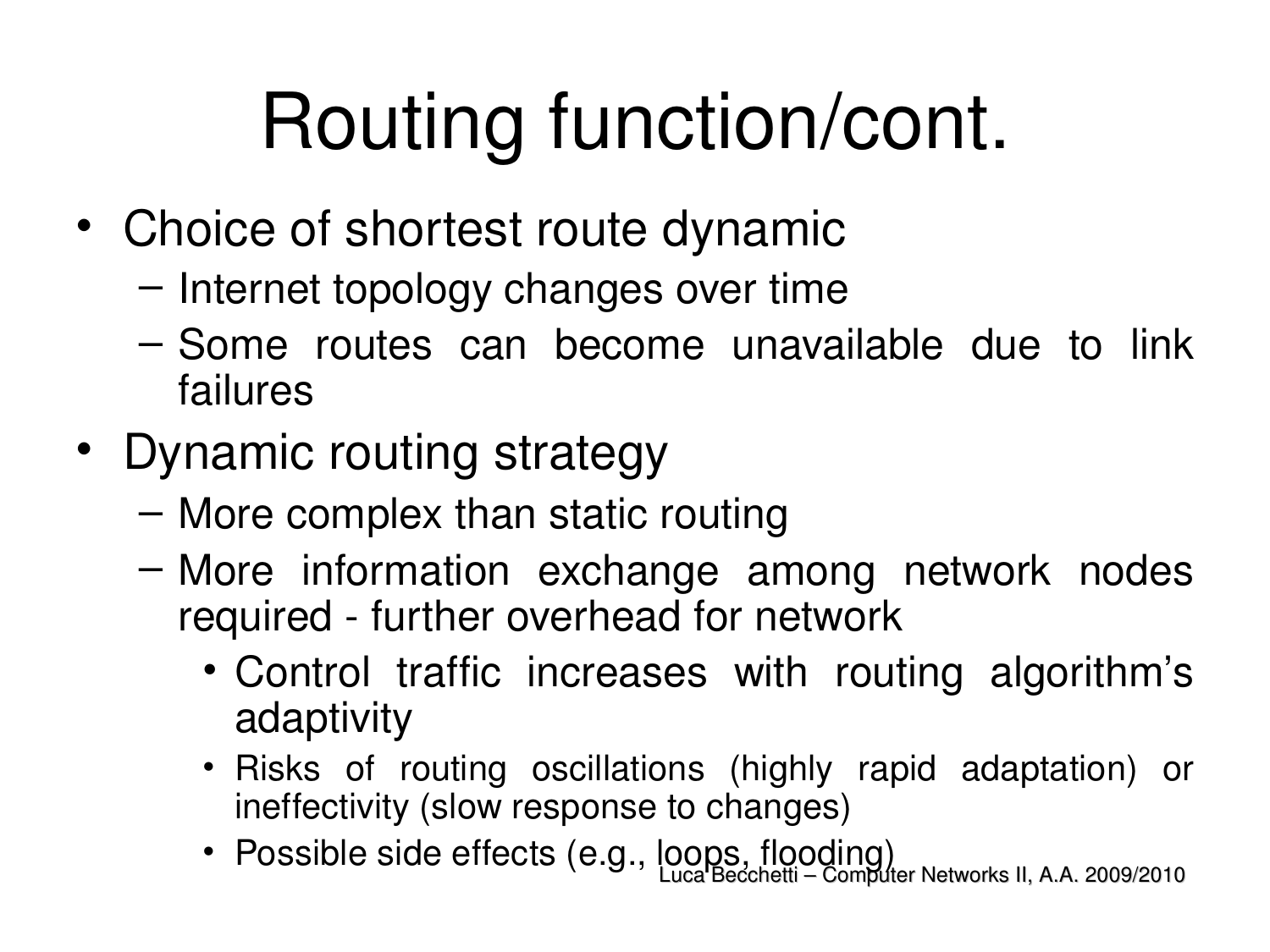# Routing function/cont.

- Routing strategy has impact on network performance
	- Throughput
	- Average transit delay



Luca Becchetti – Computer Networks II, A.A. 2009/2010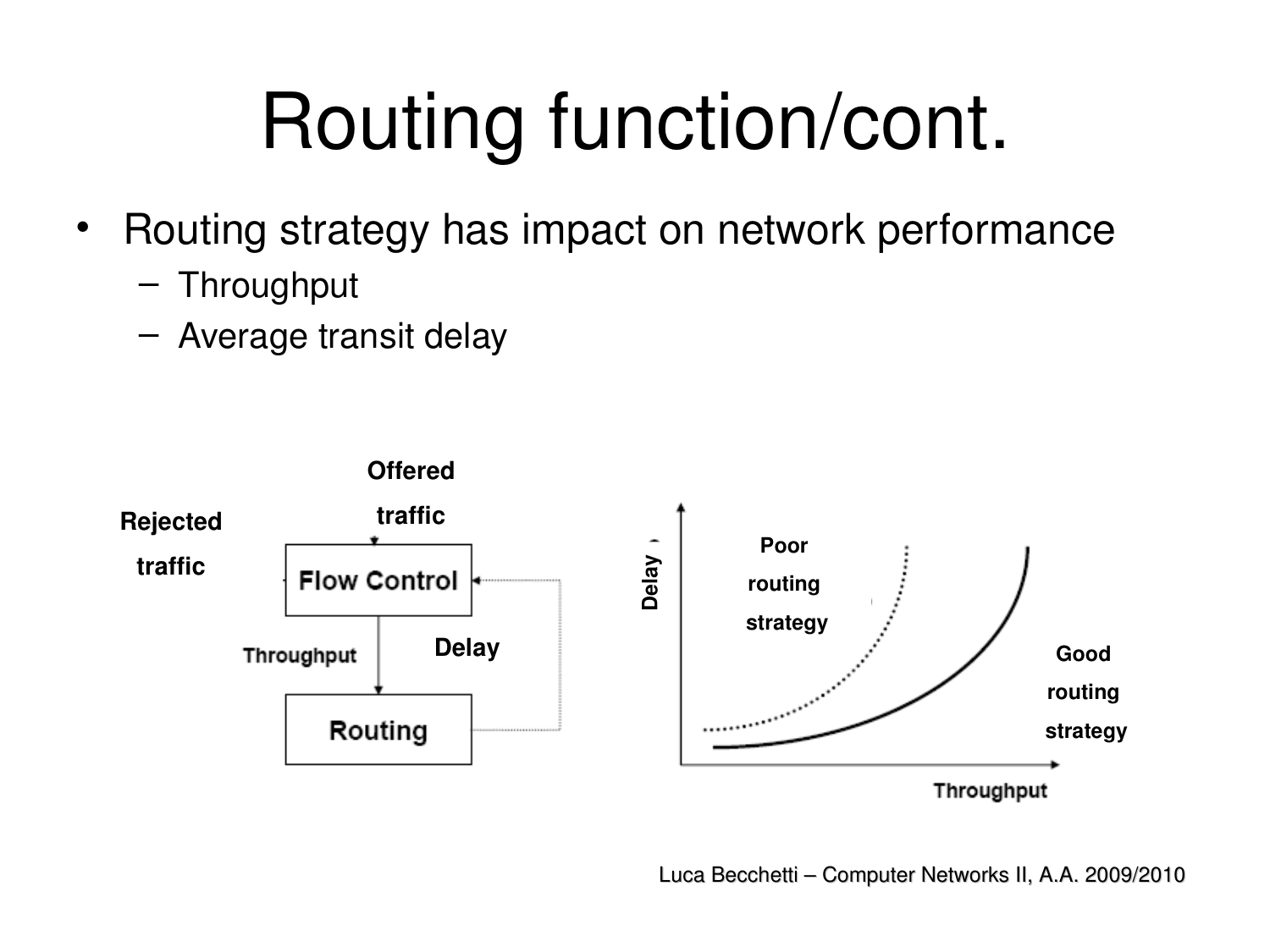# Routing function/cont.

- Routing Tables updated dynamically
	- Every router/host maintains updated routing information over time
- RTs updated periodically
	- Every few seconds
- RTs' update performed by routing protocols for router information exchange
	- Routing Protocol [e.g., RIP, OSPF,…]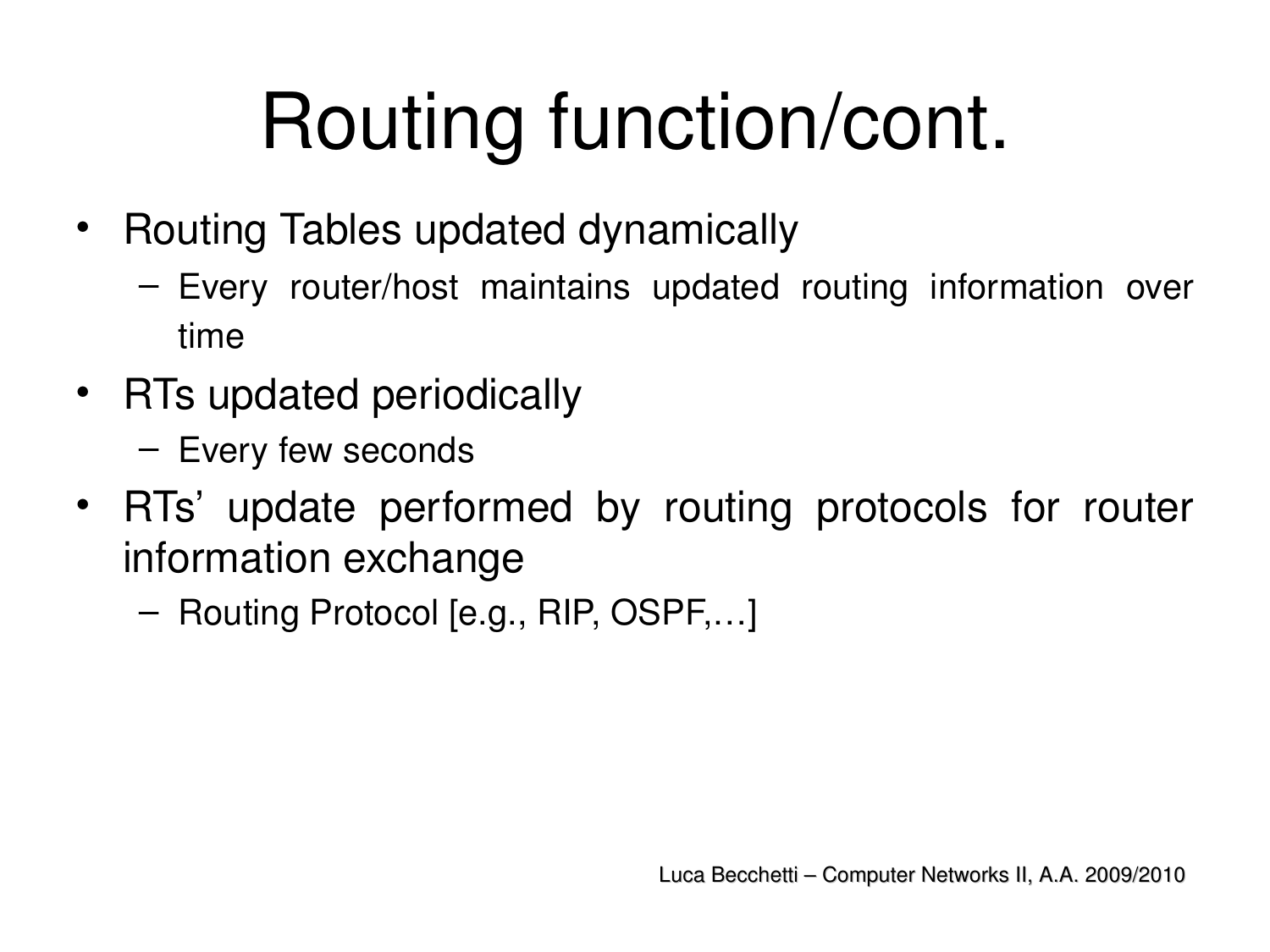## Autonomous Systems

- Autonomous System AS: set of hosts and routers under a single, specific administrative authority
	- AS is called "Core AS" if it belongs to Internet's backbone
	- Core Router: a router belonging to a Core AS
	- All other ASes are "Stub AS"
- Every AS has own routing protocol for interior use
- A Stub AS must possess at least one router connected to a Core router; such routers are said Exterior Gateway routers
- A router internal to an AS is said Interior Gateway router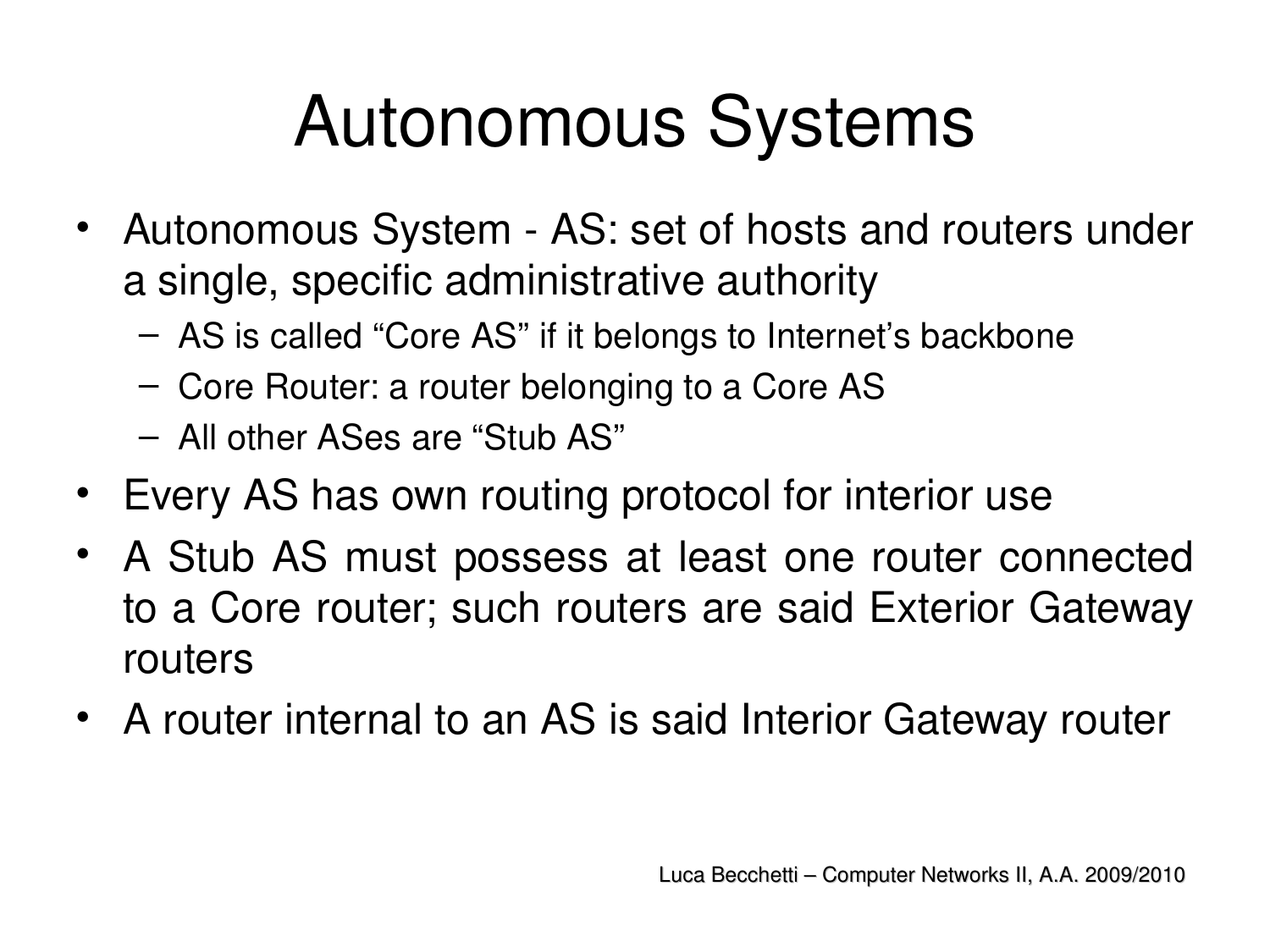### Interior and Exterior Gateway Protocols

- Routing protocols used within an AS are said Interior Gateway Protocols (IGP)
	- Routing Information Protocol (RIP)
	- Open Shotest Path First (OSPF)
- Routing information involving more than one AS is is exchanged using Exterior Gateway Protocols (EGP)

– Border Gateway Protocol (BGP)

• IGP and EGP have, in general, different purposes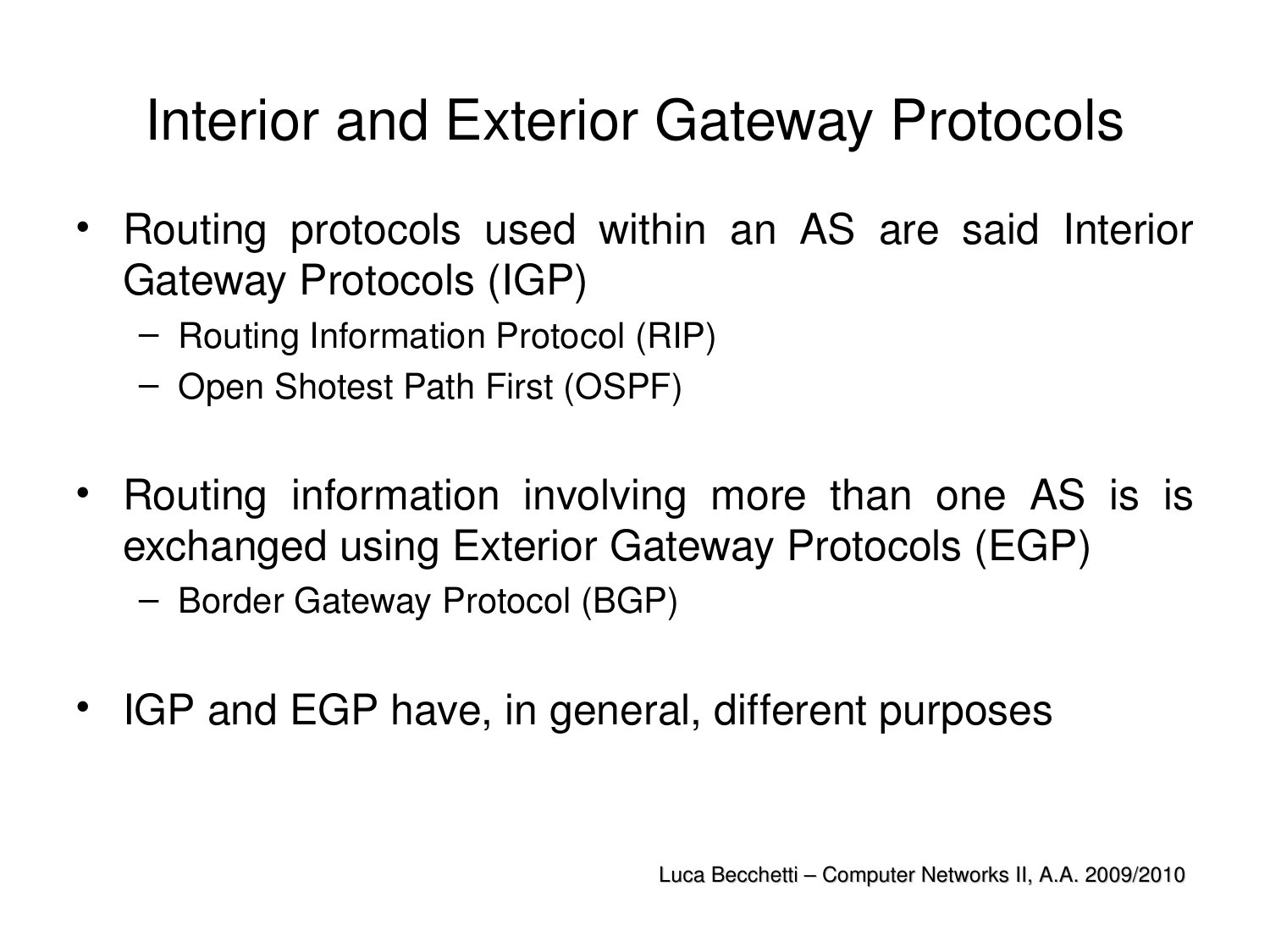### Interior and Exterior Gateway Protocols

- An IGP protocol runnig on a router
	- Discovers adjacent routers *within the same AS*
	- Collects and redistributes to every other router data about the topology of the local AS and the costs of its links
	- Promptly spreads information about possible changes in cost of one or more links of the AS
- An EGP running on a (border) router
	- Discovers adjacent routers belonging to different AS in order to exchange routing information with them
	- Continuously tests the correct operation of adjacent routers
	- Periodically exchanges routing information with adjacent routers belonging to different ASes